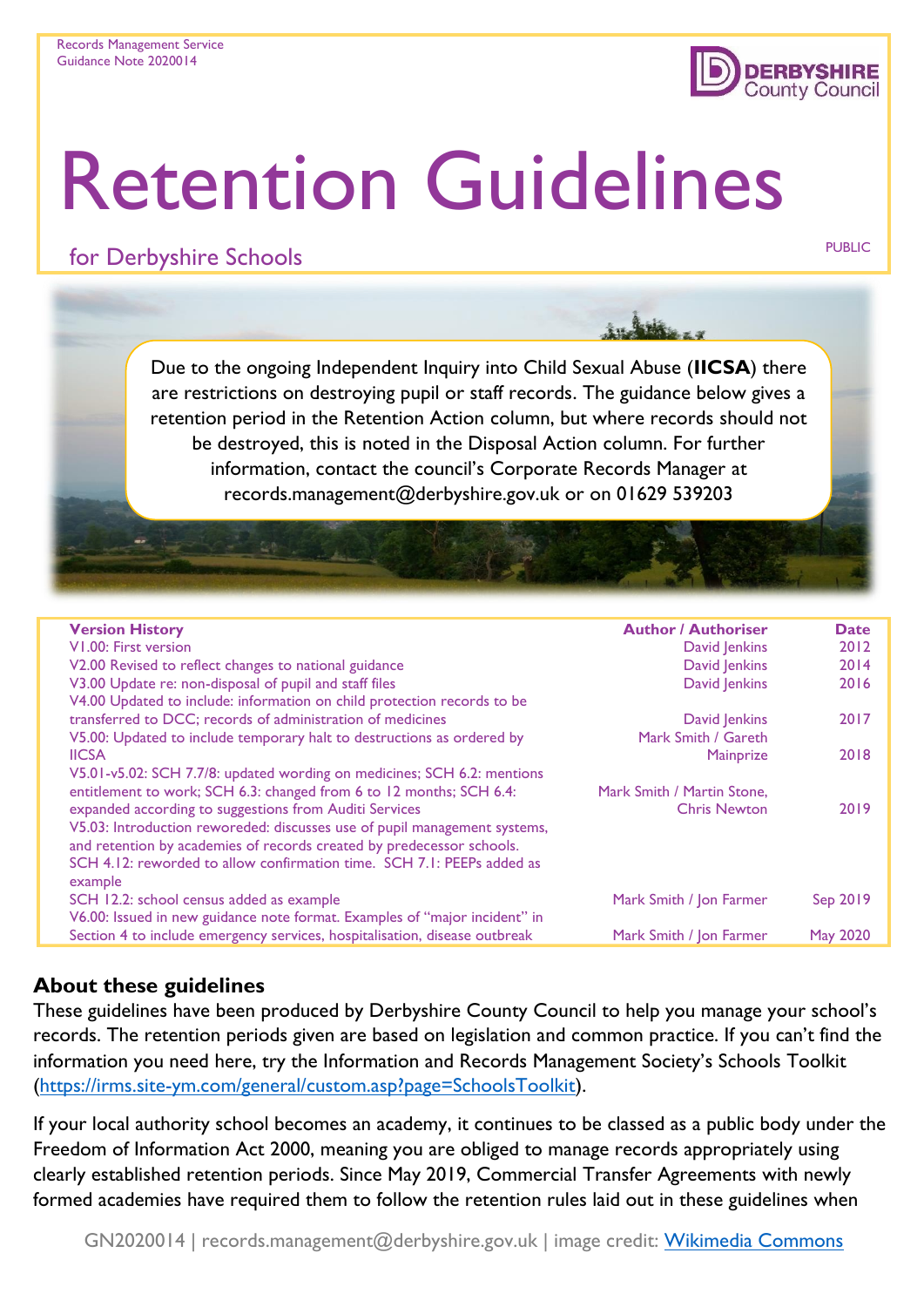managing records of the predecessor school. We recommend all academies take this approach, even if transfer was before that date.

These guidelines give a description of each record type, followed by the action you need to take (e.g. retain for 3 years), based on a "trigger" event (e.g. date record created). The disposal action will either be to destroy the records or transfer them elsewhere. This could be to another school, to Derbyshire County Council or as archives to Derbyshire Record Office.

You may see references to paper records which are no longer created in your school (e.g. log books). If so, you can ignore these retention periods except when reviewing any backlog of paper records. Many records separately listed on the following pages are in practice maintained as part of an integrated pupil record in an electronic management system. Where the stated retention period is under 7 years, this is generally not because of an overriding legal obligation to destroy the record at a particular point, but for administrative convenience or alignment with common practice. If there is no reasonably practical way to disaggregate the pupil record (e.g. destroying attendance data after 3 years but destroying exam results after 5 years), it is acceptable to destroy all such data after 6 years plus the current academic year. The Limitation Act 1980 provides a reasonable justification for this practice, as the school may need to rely on any component part of a record in defending itself from civil claims. Where the retention period is 7 years or more, this should be applied in your electronic system just as it would be with paper records.

### **Glossary**

- Business decision: if there is no law or regulation to say how long a record should be kept, we may base this decision on the administrative needs of the organisation
- Closure: when a record ceases to be 'current' this can be the when a set of minutes are formally agreed, or when a Help Desk incident is formally closed. Many retention periods are triggered after the 'closure' of a record
- Common practice: if there is no law or regulation to say how long a record should be kept, we may base this decision on what similar organisations do
- Disposal: the processes associated with the end of a records lifecycle, they will typically include destruction of the records or transfer of the records to Derbyshire Record Office for permanent preservation
- Permanent: Retain the record permanently and offer to Derbyshire Record Office. Use the enquiry form at: [https://www.derbyshire.gov.uk/leisure/record-office/depositors/school](https://www.derbyshire.gov.uk/leisure/record-office/depositors/school-archives/school-archives.aspx)[archives/school-archives.aspx](https://www.derbyshire.gov.uk/leisure/record-office/depositors/school-archives/school-archives.aspx)
- Record: the recorded evidence about an activity
- Retention Action: the action regarding the retention of a record, triggered by a particular event (e.g. closure of a record)

### **Additional Information:**

For queries on retention periods please contact the Corporate Records Manager on [records.management@derbyshire.gov.uk](mailto:records.management@derbyshire.gov.uk) or 01629 539203. For queries about transferring records to Children's Services contact the Information Governance Team on [cs.dpandfoi@derbyshire.gov.uk](mailto:cs.dpandfoi@derbyshire.gov.uk) or 01629 536470. Additional retention schedules (inc Finance, Human Resources, Management and Administration, Property) and Derbyshire County Council's Records Disposal Policy and Procedures can be found at [http://staff.derbyshire.gov.uk/retentionschedules.](http://staff.derbyshire.gov.uk/retentionschedules)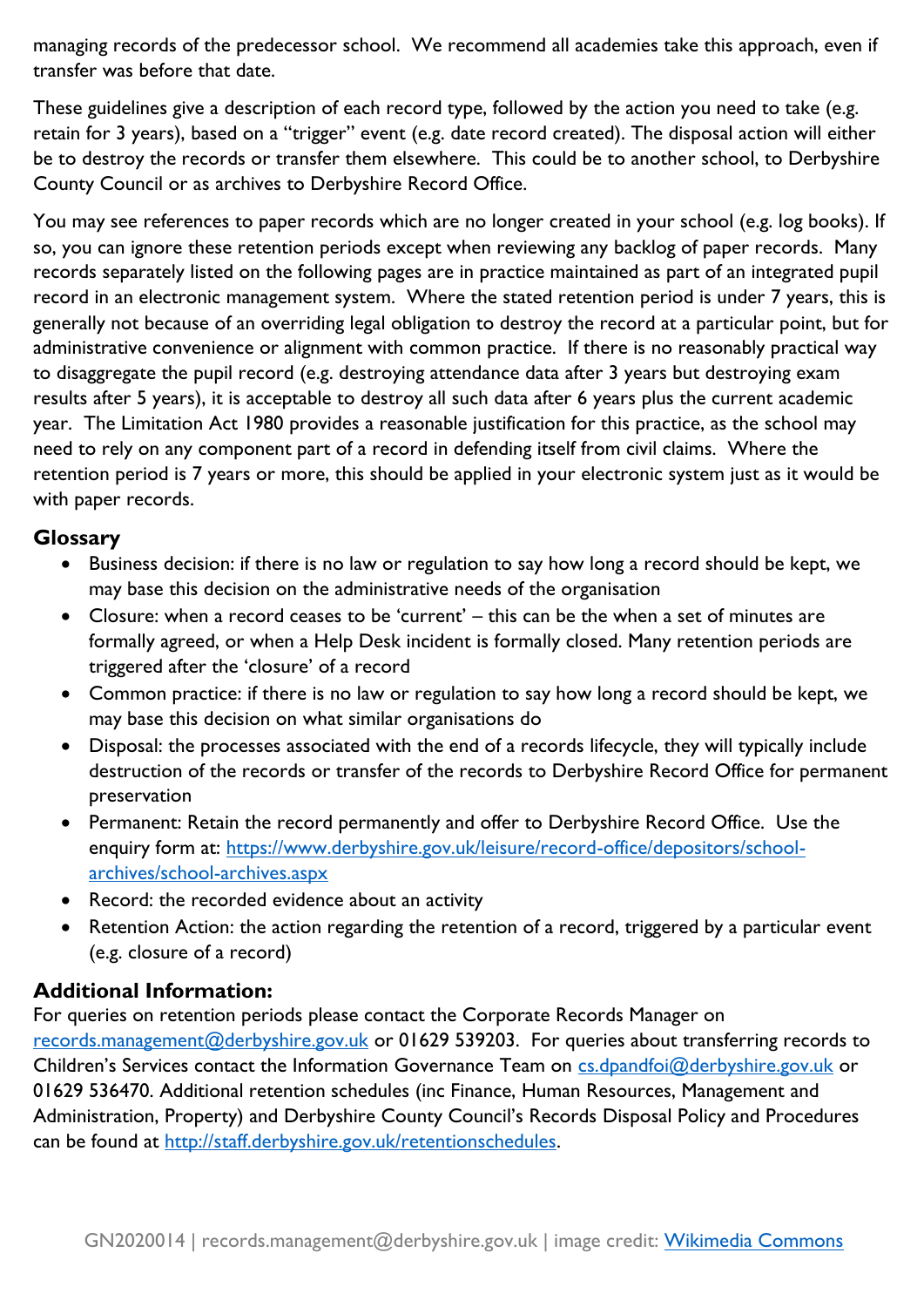|                   | <b>CHILD PROTECTION</b>                                                                                                               |                                                                                                                   |                                                                                                                                                  |                                                                                                                                                                                                                                              |
|-------------------|---------------------------------------------------------------------------------------------------------------------------------------|-------------------------------------------------------------------------------------------------------------------|--------------------------------------------------------------------------------------------------------------------------------------------------|----------------------------------------------------------------------------------------------------------------------------------------------------------------------------------------------------------------------------------------------|
| <b>RefNo</b>      | <b>Record type</b>                                                                                                                    | <b>Retention action</b>                                                                                           | <b>Disposal action</b>                                                                                                                           | Rationale / Further Info                                                                                                                                                                                                                     |
| <b>SCH</b><br>1.1 | Child protection<br>files (primary<br>school)                                                                                         | Retain for the<br>duration of the pupil's<br>attendance at the<br>school<br>Trigger: Date pupil<br>changes school | <b>Transfer to</b><br>Secondary<br>School                                                                                                        | Keeping Children Safe<br>in Education<br>(Department for<br>Education)<br>Where a child is<br>removed from the roll to<br>be educated at<br>home/missing from<br>education see below                                                         |
| <b>SCH</b><br>1.2 | Child protection<br>files (secondary<br>school)                                                                                       | Retain for 25 years<br>Trigger: Pupil's date<br>of birth                                                          | Do not destroy<br>(refer to note<br>on front page)<br>Consider<br>transfer to off-<br>site storage on<br>child reaching<br>school leaving<br>age | "Safeguarding Children<br>in Education" 2004;<br><b>Keeping Children Safe</b><br>in Education<br>(Department for<br>Education)<br>Where a child is<br>removed from the roll to<br>be educated at<br>home/missing from<br>education see below |
| <b>SCH</b><br>1.3 | Child protection<br>files (Child<br>missing from<br>education,<br>Traveller, Roma,<br>or Gypsy and<br>therefore removed<br>from roll) | N/A<br>Trigger: Date<br>removed from roll                                                                         | Transfer to<br>Derbyshire<br>County<br>Council for<br>retention in<br>accordance<br>with Children's<br><b>Services</b><br>retention<br>schedule  | "Safeguarding Children<br>in Education" 2004;<br>Keeping Children Safe<br>in Education<br>(Department for<br>Education)<br>Where a child is<br>removed from the roll to<br>be educated at<br>home/missing from<br>education see below        |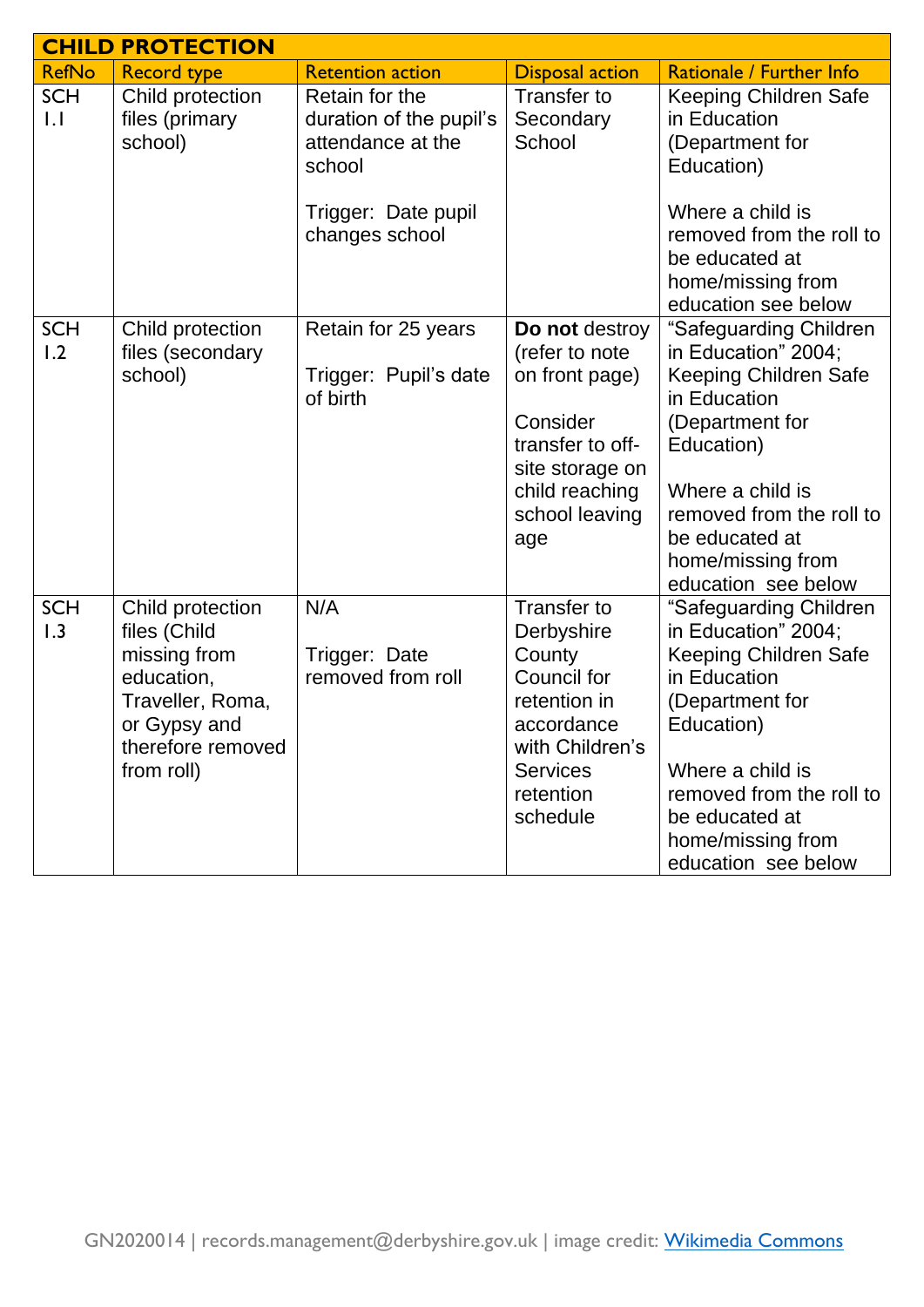| <b>SCH</b><br>1.4               | Child protection<br>files (child is<br>removed from the<br>roll and is Elective<br>Home Educated)                           | N/A<br>Trigger: Date<br>removed from roll                                                                                                                        | Transfer to<br>Derbyshire<br>County<br>Council for<br>retention in<br>accordance<br>with Children's<br><b>Services</b><br>retention<br>schedule | "Safeguarding Children<br>in Education" 2004;<br>Keeping Children Safe<br>in Education<br>(Department for<br>Education)<br>Scan all your<br>documents into one<br>folder, use the naming<br>convention as per<br>guidance sent out<br>(EHE) and send via the<br><b>Perspective Lite Secure</b><br>Portal which can also<br>be accessed via<br>Derbyshire SchoolsNet. |
|---------------------------------|-----------------------------------------------------------------------------------------------------------------------------|------------------------------------------------------------------------------------------------------------------------------------------------------------------|-------------------------------------------------------------------------------------------------------------------------------------------------|----------------------------------------------------------------------------------------------------------------------------------------------------------------------------------------------------------------------------------------------------------------------------------------------------------------------------------------------------------------------|
| <b>SCH</b><br>1.5               | Allegations of a<br>child protection<br>nature made<br>against a member<br>of staff (including<br>unfounded<br>allegations) | Retain until the<br>normal retirement<br>age for the member<br>of staff or for 10<br>years (whichever is<br>the longer)<br>Trigger: Employee's<br>retirement age | Do not destroy<br>(refer to note<br>on front page)                                                                                              | <b>Employment Practices</b><br>Code: Supplementary<br><b>Guidance (Information</b><br>Commissioner's Office)                                                                                                                                                                                                                                                         |
|                                 | <b>GOVERNORS</b>                                                                                                            |                                                                                                                                                                  |                                                                                                                                                 |                                                                                                                                                                                                                                                                                                                                                                      |
|                                 |                                                                                                                             |                                                                                                                                                                  |                                                                                                                                                 |                                                                                                                                                                                                                                                                                                                                                                      |
| <b>RefNo</b>                    | <b>Record type</b>                                                                                                          | <b>Retention action</b>                                                                                                                                          | <b>Disposal action</b>                                                                                                                          | Rationale / Further Info                                                                                                                                                                                                                                                                                                                                             |
| <b>SCH</b><br>2.1               | Principal set of<br>signed minutes                                                                                          | Retain at school for 6<br>years<br>Trigger: Date of                                                                                                              | Offer to<br>Derbyshire<br><b>Record Office</b>                                                                                                  | Common practice                                                                                                                                                                                                                                                                                                                                                      |
| <b>SCH</b><br>$2.2\phantom{0}$  | Inspection copies<br>of minutes                                                                                             | meeting<br>Retain for 3 years<br>Trigger: Date of                                                                                                                | <b>Destroy</b>                                                                                                                                  | Common practice                                                                                                                                                                                                                                                                                                                                                      |
| <b>SCH</b><br>2.3               | Agendas                                                                                                                     | Meeting<br>No retention required<br>Trigger: Conclusion<br>of meeting                                                                                            | Destroy                                                                                                                                         | Common practice                                                                                                                                                                                                                                                                                                                                                      |
| <b>SCH</b><br>2.4<br><b>SCH</b> | Reports<br>Annual parents                                                                                                   | Retain at school for 6<br>years<br>Trigger: Date of<br>report<br>Retain at school for 6                                                                          | Offer to<br>Derbyshire<br><b>Record Office</b><br>Offer to                                                                                      | Common practice<br>Common practice                                                                                                                                                                                                                                                                                                                                   |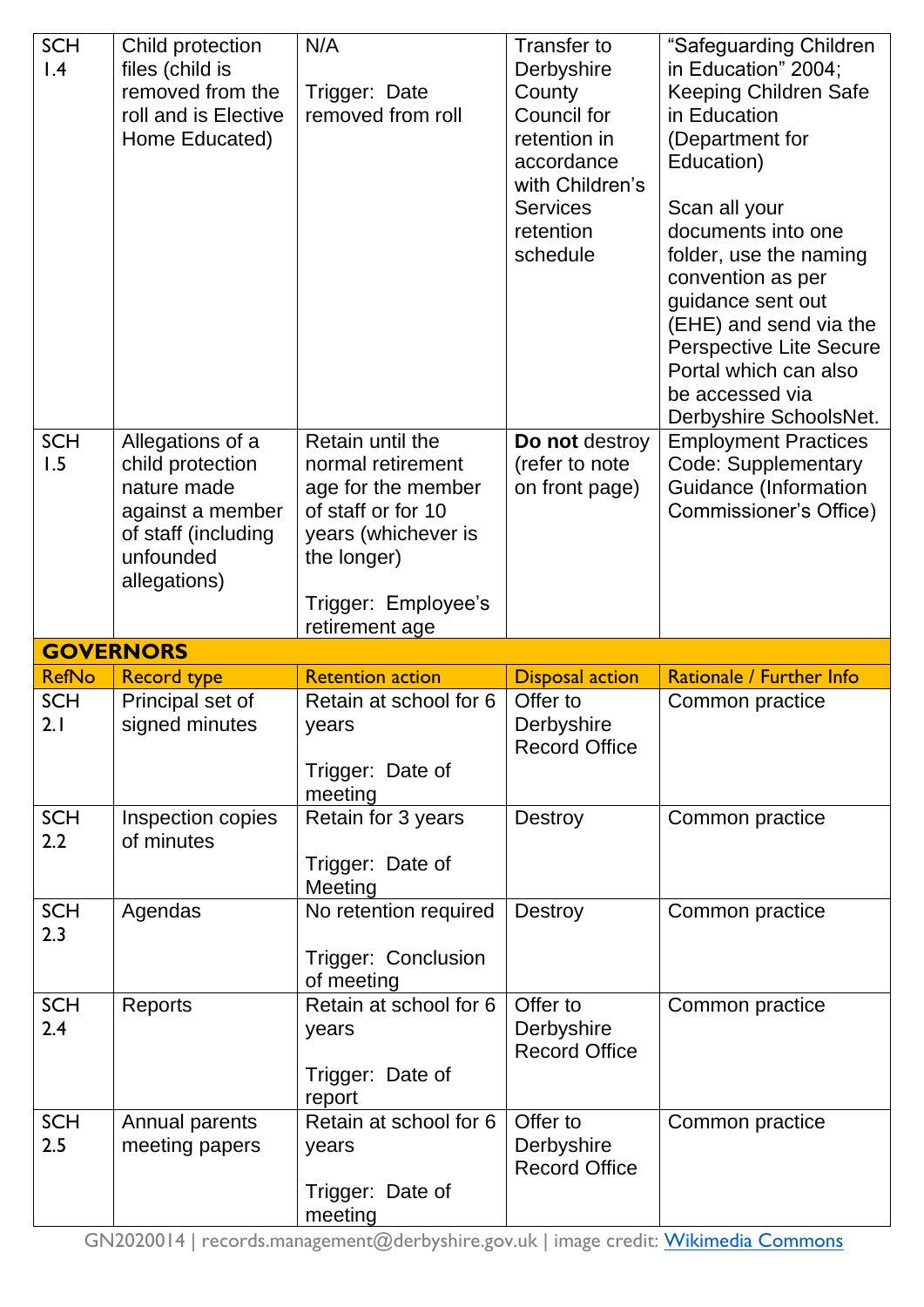| <b>SCH</b><br>2.6  | Instrument of<br>Government                            | Retain at school for<br>the duration of its<br>operation<br>Trigger: Closure of<br>school                     | Offer to<br>Derbyshire<br><b>Record Office</b>                               | Common practice                                                                                        |
|--------------------|--------------------------------------------------------|---------------------------------------------------------------------------------------------------------------|------------------------------------------------------------------------------|--------------------------------------------------------------------------------------------------------|
| <b>SCH</b><br>2.7  | <b>Trusts and</b><br><b>Endowments</b>                 | Retain at school<br>whilst operationally<br>required<br>Trigger: End of<br>operational use                    | Offer to<br>Derbyshire<br><b>Record Office</b>                               | Common practice                                                                                        |
| <b>SCH</b><br>2.8  | <b>Action Plans</b>                                    | Retain for 3 years<br>Trigger: Expiration                                                                     | Destroy                                                                      | Common practice<br>May be appropriate to                                                               |
| <b>SCH</b><br>2.9  | Policy documents                                       | of action plan<br>Retain while policy is<br>used operationally<br>Trigger: Expiration<br>of policy            | <b>Transfer to</b><br>archives when<br>policy is no<br>longer<br>operational | offer to Record Office<br>Common practice                                                              |
| <b>SCH</b><br>2.10 | <b>Complaints files</b>                                | Retain for 6 years<br>Trigger: Resolution<br>of complaint                                                     | <b>Review and</b><br>destroy if<br>complaints are<br>non-<br>contentious     | Common practice                                                                                        |
| <b>SCH</b><br>2.11 | Annual reports<br>required by<br>central<br>government | Retain at school for<br>10 years<br>Trigger: End of the<br>calendar year that<br>the record was<br>created in | Offer to<br>Derbyshire<br><b>Record Office</b>                               | <b>Education (Governors'</b><br><b>Annual Reports)</b><br>(England)<br>(Amendment)<br>Regulations 2002 |
|                    | <b>SCHOOL MANAGEMENT</b>                               |                                                                                                               |                                                                              |                                                                                                        |
| <b>RefNo</b>       | <b>Record type</b>                                     | <b>Retention action</b>                                                                                       | <b>Disposal action</b>                                                       | Rationale / Further Info                                                                               |
| <b>SCH</b><br>3.1  | Log books                                              | Retain at school for 6<br>years<br>Trigger: Date of last<br>entry in log book                                 | Offer to<br>Derbyshire<br><b>Record Office</b>                               | Common practice<br>Legislation no longer<br>requires the completion<br>of a school log book            |
| <b>SCH</b><br>3.2  | Minutes of<br>management<br>team                       | Retain at school for 5<br>years<br>Trigger: Date of<br>meeting                                                | Offer to<br>Derbyshire<br><b>Record Office</b>                               | Common practice                                                                                        |
| <b>SCH</b><br>3.3  | Reports made by<br>management<br>team                  | Retain at school for 3<br>years<br>Trigger: Date of<br>report                                                 | Offer to<br>Derbyshire<br><b>Record Office</b>                               | Common practice                                                                                        |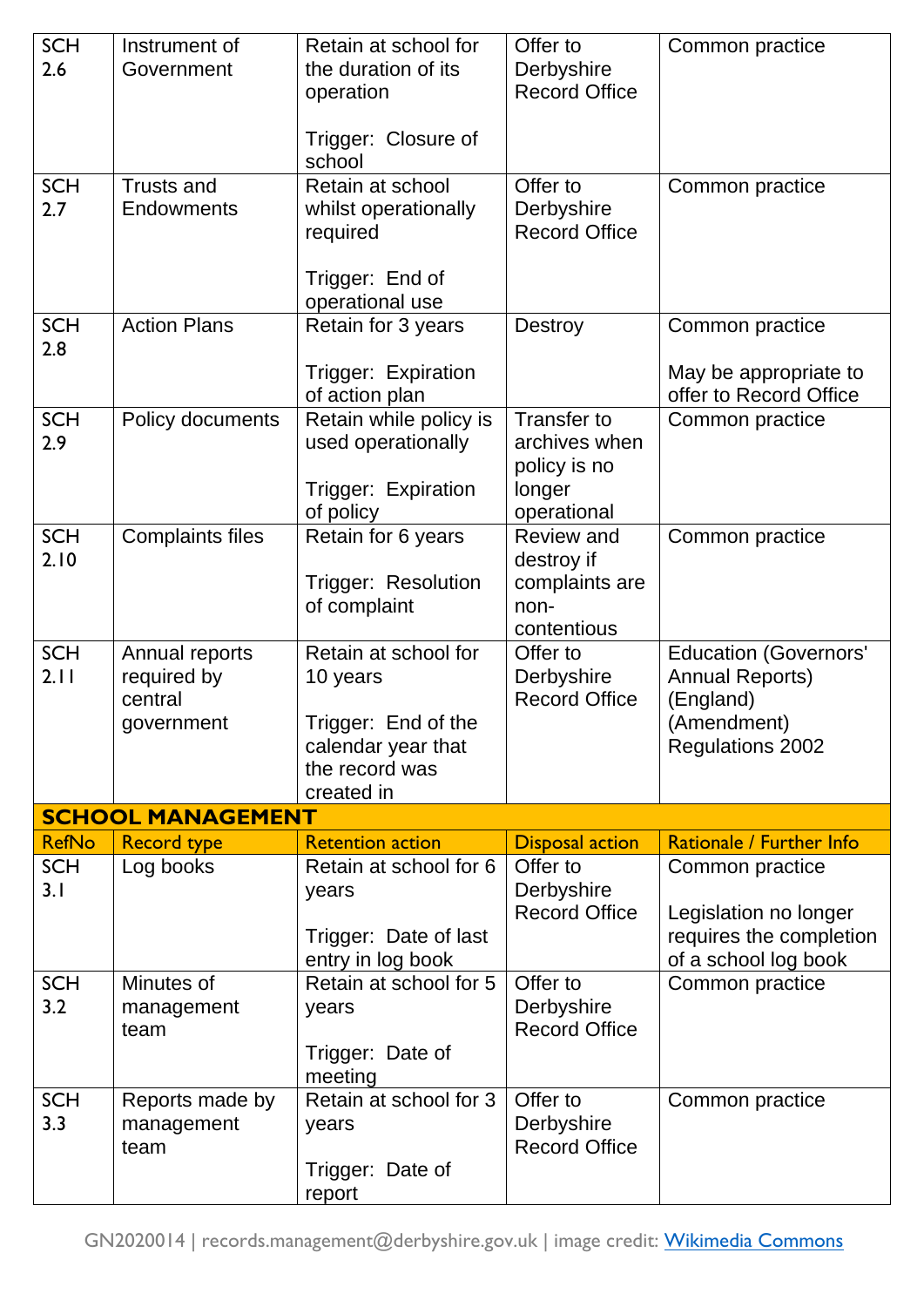| <b>SCH</b>        | Development                     | Retain for 6 years                 | Review with a                    | Common practice          |
|-------------------|---------------------------------|------------------------------------|----------------------------------|--------------------------|
| 3.4               | plans                           |                                    | view to destroy                  |                          |
|                   |                                 | Trigger: Expiry of                 |                                  | May be appropriate       |
|                   |                                 | plan                               |                                  | offer to Derbyshire      |
|                   |                                 |                                    |                                  | <b>Record Office</b>     |
| <b>SCH</b><br>3.5 | Successful school<br>admissions | Retain for 1 year                  | Destroy                          | Common practice          |
|                   | applications                    | Trigger: Date of                   |                                  |                          |
|                   |                                 | admission                          |                                  |                          |
| <b>SCH</b>        | Unsuccessful                    | Retain for 1 year                  | Destroy                          | <b>School Admissions</b> |
| 3.6               | school admission                |                                    |                                  | <b>Appeals Code 2012</b> |
|                   | applications                    | Trigger: Start of                  |                                  |                          |
|                   | (where no appeal                | school term                        |                                  |                          |
|                   | is made)                        |                                    |                                  |                          |
| <b>SCH</b>        | Unsuccessful                    | Retain for 1 year                  | Destroy                          | <b>School Admissions</b> |
| 3.7               | school admission                |                                    |                                  | <b>Appeals Code 2012</b> |
|                   | applications                    | Trigger: Resolution                |                                  |                          |
|                   | (where an appeal<br>is made)    | of case                            |                                  |                          |
| <b>SCH</b>        | Proofs of address               | Retain for 1 year                  | Destroy                          | Common practice          |
| 3.8               | supplied by                     |                                    |                                  |                          |
|                   | parents as part of              | Trigger: Date of                   |                                  |                          |
|                   | the admissions                  | admission                          |                                  |                          |
|                   |                                 |                                    |                                  |                          |
|                   | process                         |                                    |                                  |                          |
|                   | <b>PUPIL RECORDS</b>            |                                    |                                  |                          |
| <b>RefNo</b>      | <b>Record type</b>              | <b>Retention action</b>            | <b>Disposal action</b>           | Rationale / Further Info |
| <b>SCH</b>        | Admission                       | Retain for 6 years                 | Offer to                         | Common practice          |
| 4.1               | registers                       |                                    | Derbyshire                       | Admission registers are  |
|                   |                                 | Trigger: Last entry in             | <b>Record Office</b>             | not commonly created     |
|                   |                                 | register                           |                                  | in paper format (see     |
|                   |                                 |                                    |                                  | <b>About These</b>       |
|                   |                                 |                                    |                                  | Guidelines)              |
| <b>SCH</b><br>4.2 | Attendance                      | Retain for 3 years                 | Destroy                          | Common practice          |
|                   | registers                       |                                    |                                  |                          |
|                   |                                 | Trigger: Last entry in<br>register |                                  |                          |
| <b>SCH</b>        | Pupil files (primary            | Retain for duration of             | Transfer to                      | Common practice          |
| 4.3               | school)                         | the pupil's                        | Secondary                        |                          |
|                   |                                 | attendance at school               | School                           | In the case of school    |
|                   |                                 |                                    |                                  | exclusions it may be     |
|                   |                                 | Trigger: Date pupil                |                                  | appropriate to transfer  |
|                   |                                 | changes school                     |                                  | to Behaviour Service     |
| <b>SCH</b>        | <b>Pupil files</b>              | Retain for 25 years                | Do not destroy                   | The Limitation Act 1980  |
| 4.4               | (secondary school<br>school)    | Trigger: Pupil's date              | (refer to note<br>on front page) |                          |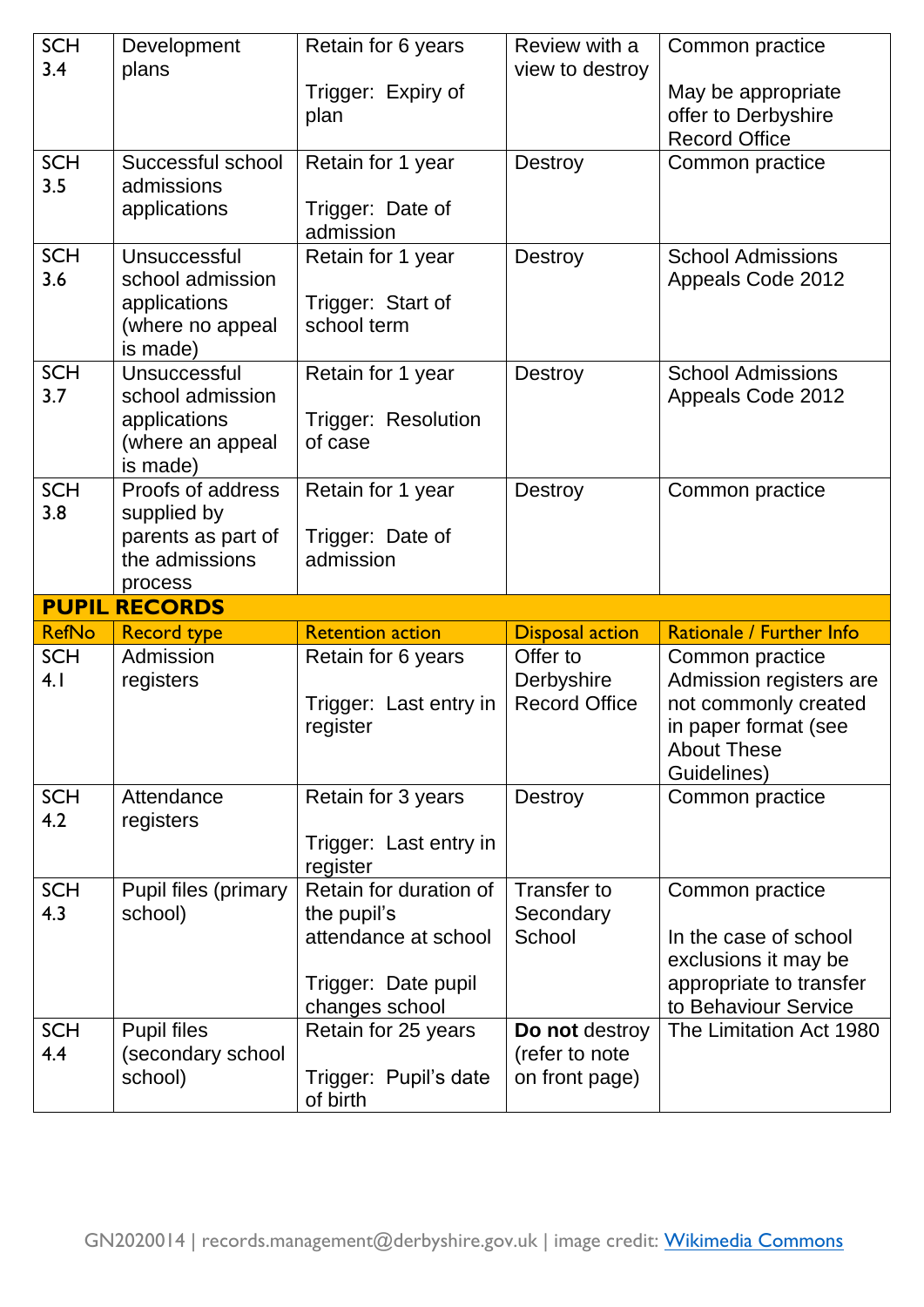| <b>SCH</b><br>4.5<br><b>SCH</b><br>4.6 | Special<br>educational needs<br>records relating to<br>individual support<br>provided by the<br>schools (primary)<br>Special<br>educational needs<br>records relating to | Retain for duration of<br>attendance at school<br>Trigger: Date pupil<br>changes school<br>Retain for 35 years<br>Trigger: Pupil's date | Transfer to<br>Secondary<br>School<br>Do not destroy<br>(refer to note<br>on front page) | Common practice<br><b>Special Educational</b><br><b>Needs and Disability</b><br>Act 2001                                                      |
|----------------------------------------|--------------------------------------------------------------------------------------------------------------------------------------------------------------------------|-----------------------------------------------------------------------------------------------------------------------------------------|------------------------------------------------------------------------------------------|-----------------------------------------------------------------------------------------------------------------------------------------------|
|                                        | individual support<br>provided by the<br>schools<br>(secondary)                                                                                                          | of birth                                                                                                                                |                                                                                          |                                                                                                                                               |
| <b>SCH</b><br>4.7                      | Letters authorising<br>absence                                                                                                                                           | Retain for 2 years<br>Trigger: Date of<br>absence                                                                                       | Destroy                                                                                  | Common practice                                                                                                                               |
| <b>SCH</b><br>4.8                      | Public<br>examination<br>results                                                                                                                                         | Retain for 6 years<br>Trigger: Date of<br>examination                                                                                   | Destroy                                                                                  | Common practice                                                                                                                               |
| <b>SCH</b><br>4.9                      | Internal school<br>examination result                                                                                                                                    | Retain for 5 years<br>Trigger: Date of<br>examination                                                                                   | <b>Destroy</b>                                                                           | Common practice                                                                                                                               |
| <b>SCH</b><br>4.10                     | Advice and<br>information issued<br>by the school to<br>parents regarding<br>educational needs<br>for individual<br>pupils                                               | Retain for 12 years<br>Trigger: Date advice<br>issued                                                                                   | <b>Destroy</b>                                                                           | <b>Special Educational</b><br><b>Needs and Disability</b><br>Act 2001                                                                         |
| <b>SCH</b><br>4.11                     | Accessibility<br><b>Strategy</b>                                                                                                                                         | Retain for 12 years<br>Trigger: Expiry of<br>strategy                                                                                   | Destroy                                                                                  | <b>Special Educational</b><br><b>Needs and Disability</b><br>Act 2001<br>May be appropriate to<br>offer to Derbyshire<br><b>Record Office</b> |
| <b>SCH</b><br>4.12                     | Parental<br>permission slips<br>for school trips<br>where there has<br>not been a major<br>incident                                                                      | N/A<br>Trigger:<br>Confirmation that<br>there has been no<br>major incident                                                             | <b>Destroy</b>                                                                           | Common practice                                                                                                                               |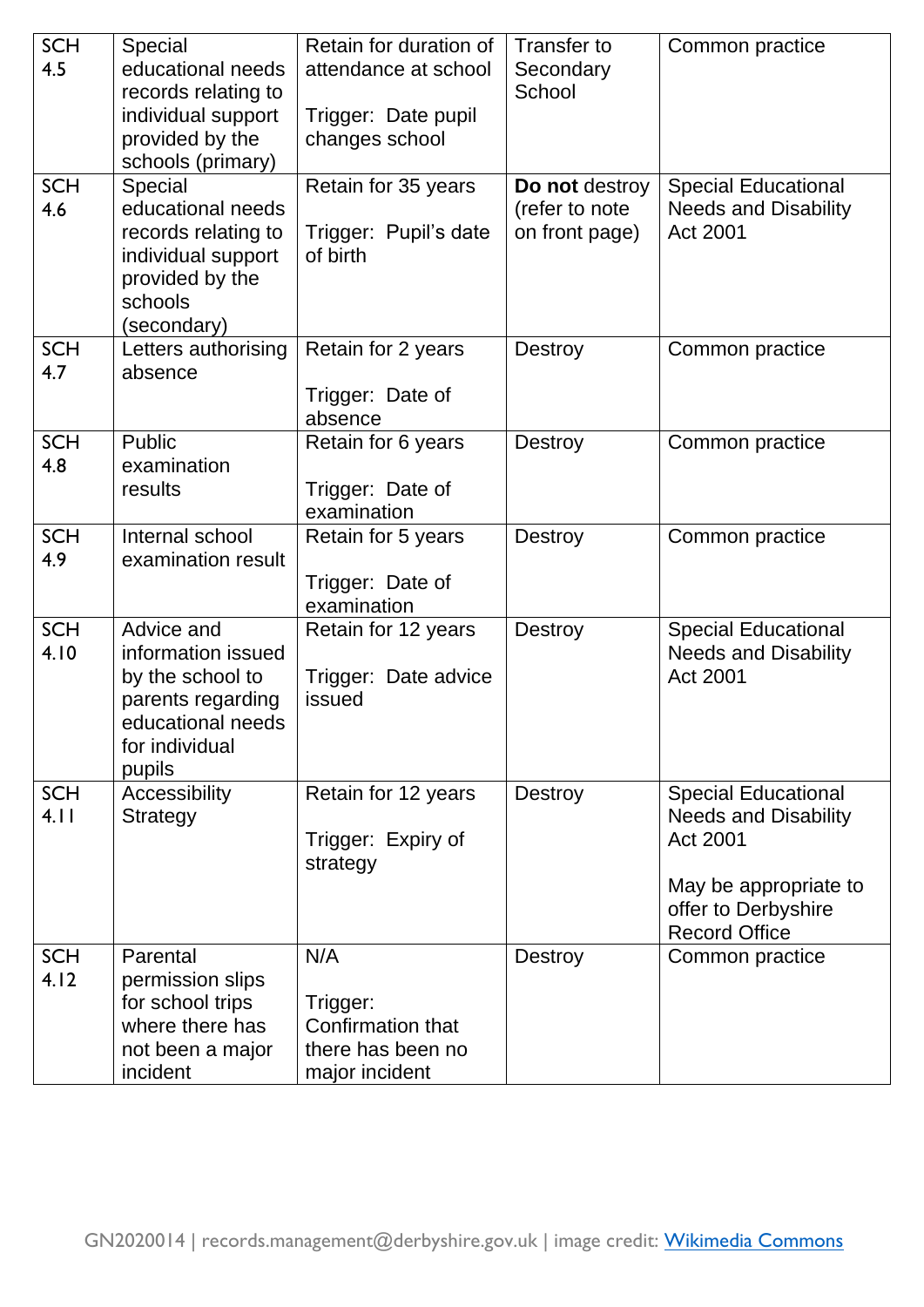| <b>SCH</b><br>4.13 | Parental<br>permission slips<br>for school trips<br>where there has<br>been a major<br>incident (e.g.<br>involvement of<br>emergency<br>services, hospital<br>admission,<br>disease outbreak)                                                                      | Retain for 25 years<br>from the date of birth<br>of the pupil/s<br>involved in the<br>incident<br>Trigger: Pupil's date<br>of birth | Destroy        | The Limitation Act 1980                                                                                                                                                                                 |
|--------------------|--------------------------------------------------------------------------------------------------------------------------------------------------------------------------------------------------------------------------------------------------------------------|-------------------------------------------------------------------------------------------------------------------------------------|----------------|---------------------------------------------------------------------------------------------------------------------------------------------------------------------------------------------------------|
| <b>SCH</b><br>4.14 | Records created<br>by schools to<br>obtain approval to<br>run an<br><b>Educational Visit</b><br>outside the<br>classroom where<br>there has not<br>been a major<br>incident                                                                                        | Retain for 14 years<br>Trigger: Date of visit                                                                                       | Destroy        | The Health and Safety<br>at Work Act 1974<br>Records created might<br>include risk<br>assessments                                                                                                       |
| <b>SCH</b><br>4.15 | Records created<br>by schools to<br>obtain approval to<br>run an<br><b>Educational Visit</b><br>outside the<br>classroom where<br>there has been a<br>major incident<br>(e.g. involvement<br>of emergency<br>services, hospital<br>admission,<br>disease outbreak) | Retain for 21 years<br>from the date of birth<br>of the pupil/s<br>involved in the<br>incident<br>Trigger: Pupil's date<br>of birth | Destroy        | The Limitation Act 1980<br>Records created might<br>include risk<br>assessments                                                                                                                         |
| <b>SCH</b><br>4.16 | <b>Walking bus</b><br>register                                                                                                                                                                                                                                     | Retain for 3 years<br>Trigger: Last entry in<br>register                                                                            | <b>Destroy</b> | Common practice<br>In the event of an<br>incident it is assumed<br>that an accident report<br>will be made and<br>retained for the<br>appropriate retention<br>period (see Health and<br>Safety, below) |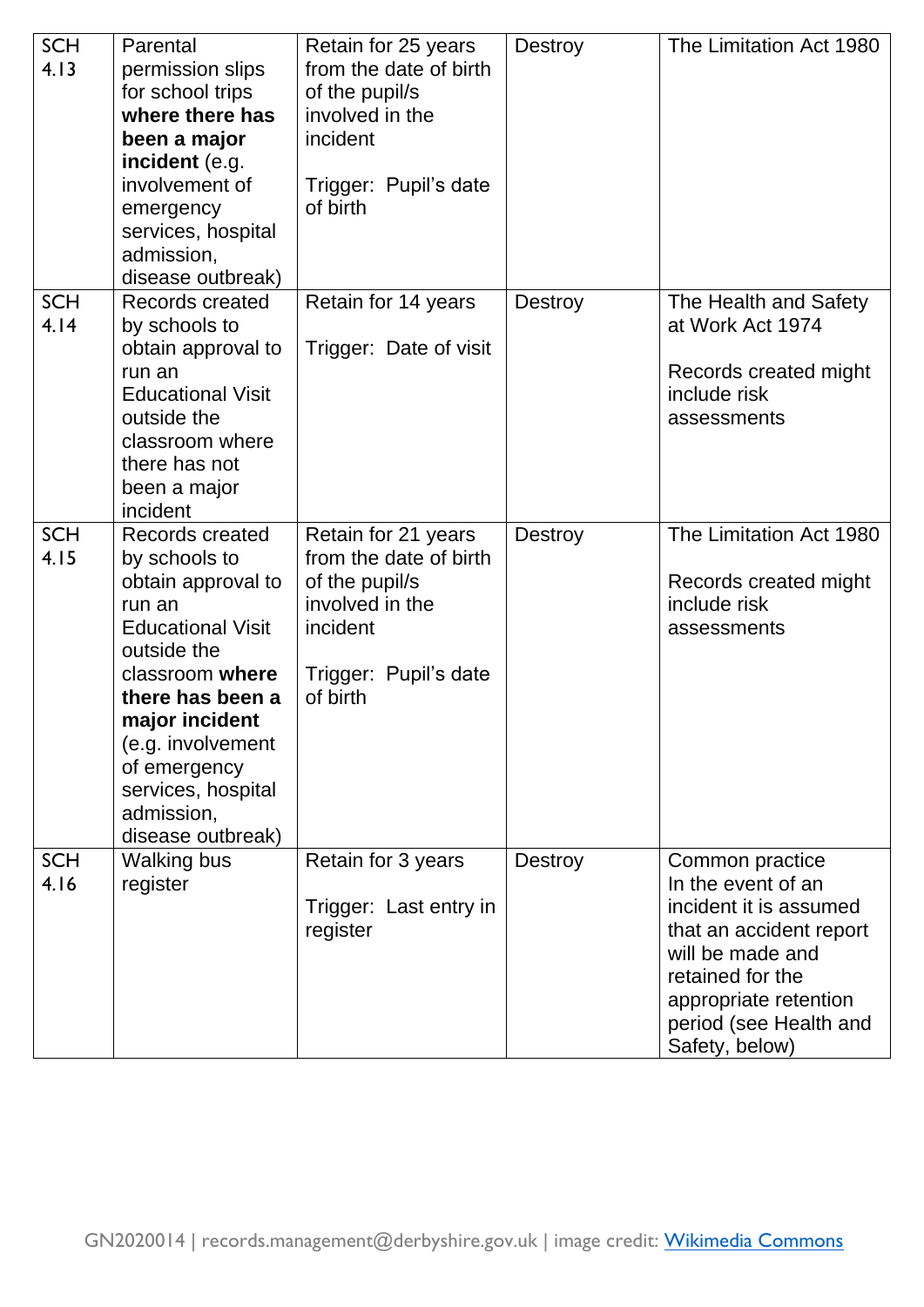|                   | <b>CURRICULUM</b>           |                                                                                                 |                                  |                                                                                         |
|-------------------|-----------------------------|-------------------------------------------------------------------------------------------------|----------------------------------|-----------------------------------------------------------------------------------------|
| <b>RefNo</b>      | <b>Record type</b>          | <b>Retention action</b>                                                                         | <b>Disposal action</b>           | Rationale / Further Info                                                                |
| <b>SCH</b><br>5.1 | Curriculum<br>development   | Retain for 6 years<br>Trigger: End of the<br>calendar year that<br>the record was<br>created in | Destroy                          | Common practice                                                                         |
| <b>SCH</b><br>5.2 | <b>Curriculum returns</b>   | Retain for 3 years<br>Trigger: End of the<br>calendar year that<br>the record was<br>created in | Destroy                          | Common practice                                                                         |
| <b>SCH</b><br>5.3 | School syllabus             | Retain for 1 year<br>Trigger: Expiration<br>of syllabus                                         | Destroy                          | Common practice<br>May be appropriate to<br>offer to Derbyshire<br><b>Record Office</b> |
| <b>SCH</b><br>5.4 | Schemes of work             | Retain for 1 year<br>Trigger: End of the<br>calendar year that<br>the record was<br>created in  | Review with a<br>view to destroy | Common practice                                                                         |
| <b>SCH</b><br>5.5 | Timetable<br>development    | Retain for 1 year<br>Trigger: End of the<br>calendar year that<br>the record was<br>created in  | Review with a<br>view to destroy | Common practice                                                                         |
| <b>SCH</b><br>5.6 | Records of marks<br>awarded | Retain for 1 year<br>Trigger: End of the<br>calendar year that<br>the record was<br>created in  | Destroy                          | Common practice                                                                         |
| <b>SCH</b><br>5.7 | Records of<br>homework set  | Retain for 1 year<br>Trigger: End of the<br>calendar year that<br>the record was<br>created in  | Destroy                          | Common practice                                                                         |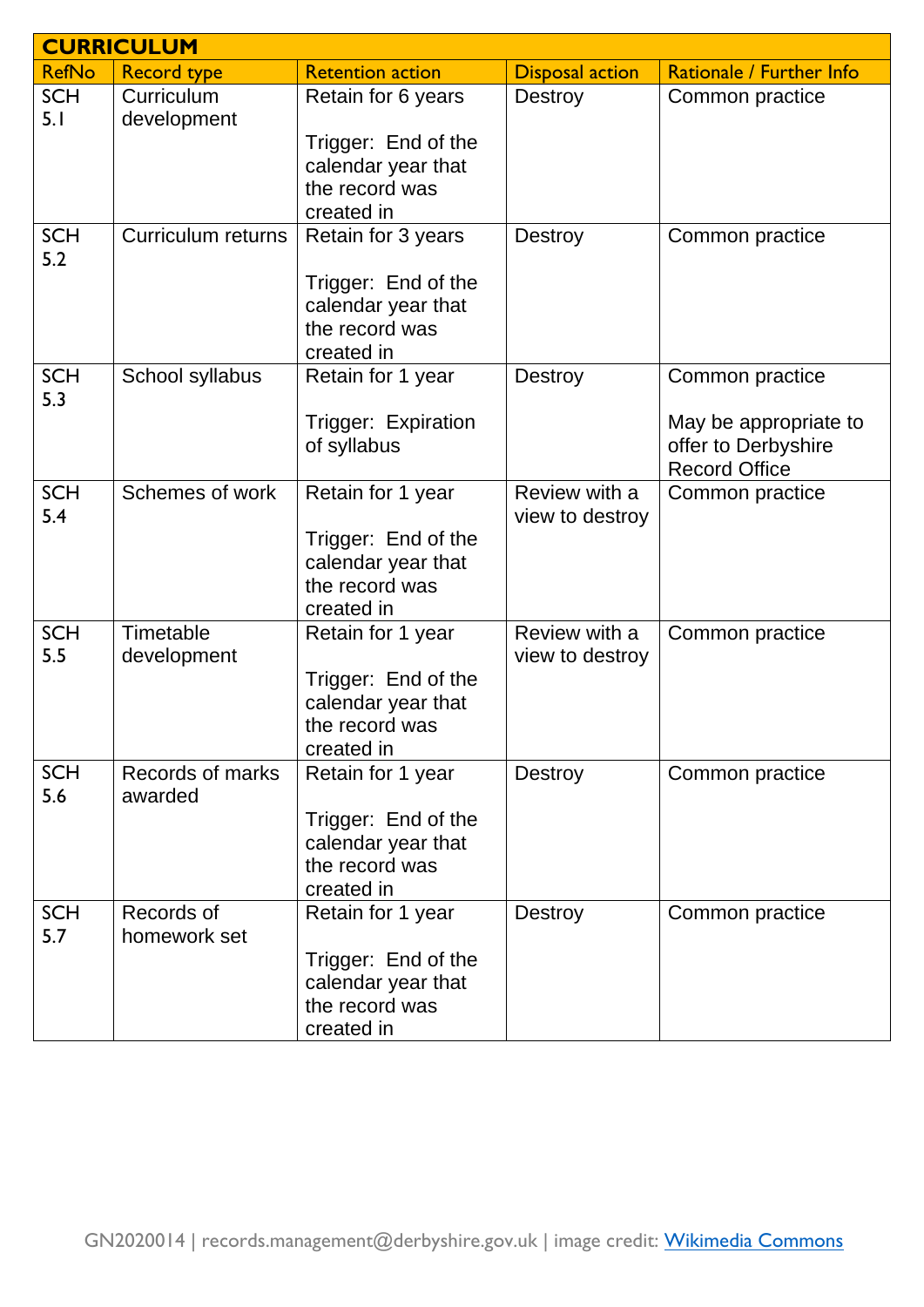| <b>PERSONNEL</b>    |                                                                                                                                                                           |                                                                             |                                                    |                                                                        |
|---------------------|---------------------------------------------------------------------------------------------------------------------------------------------------------------------------|-----------------------------------------------------------------------------|----------------------------------------------------|------------------------------------------------------------------------|
| <b>RefNo</b>        | <b>Record type</b>                                                                                                                                                        | <b>Retention action</b>                                                     | <b>Disposal action</b>                             | Rationale / Further Info                                               |
| <b>SCH</b><br>6.1   | Staff personnel<br>files                                                                                                                                                  | Retain for 7 years<br>Trigger: End of<br>employment                         | Do not destroy<br>(refer to note<br>on front page) | Common practice                                                        |
| <b>SCH</b><br>6.2   | Recruitment<br>record for<br>successful<br>candidates,<br>including interview<br>notes and copy<br>evidence of<br>entitlement to<br>work in the UK                        | Retain and add to<br>personnel file.<br>Trigger:                            |                                                    | Common practice,<br>Immigration, Asylum<br>and Nationality Act<br>2006 |
| <b>SCH</b><br>6.3   | Interview notes for<br>unsuccessful<br>candidates                                                                                                                         | Retain for 12 months<br>Trigger: Date<br>successful candidate<br>is in post | Destroy                                            | <b>Business requirement</b>                                            |
| <b>SCH</b><br>6.4.1 | Pre-employment<br>vetting of<br>successful<br>candidates, for the<br>purposes of<br>preventing<br>unsuitable people<br>from working with<br>children (e.g. DBS<br>checks) | Retain for 6 months<br>Trigger: Date<br>information checked                 | Destroy                                            | <b>DBS</b> guidelines                                                  |
| <b>SCH</b><br>6.4.2 | Pre-employment<br>vetting of<br>successful<br>candidates, for the<br>purposes of<br>ensuring school<br>staff are<br>adequately<br>qualified                               | Add copies of<br>evidence to<br>personnel file (SCH<br>6.1)                 |                                                    | Common practice                                                        |
| <b>SCH</b><br>6.4.3 | Pre-employment<br>vetting of<br>successful<br>candidates, for the<br>purposes of<br>ensuring school<br>staff are legally<br>entitled to work in<br>the United<br>Kingdom  | Add copies of<br>evidence to<br>personnel file (SCH<br>6.1)                 |                                                    | Immigration, Asylum<br>and Nationality Act<br>2006                     |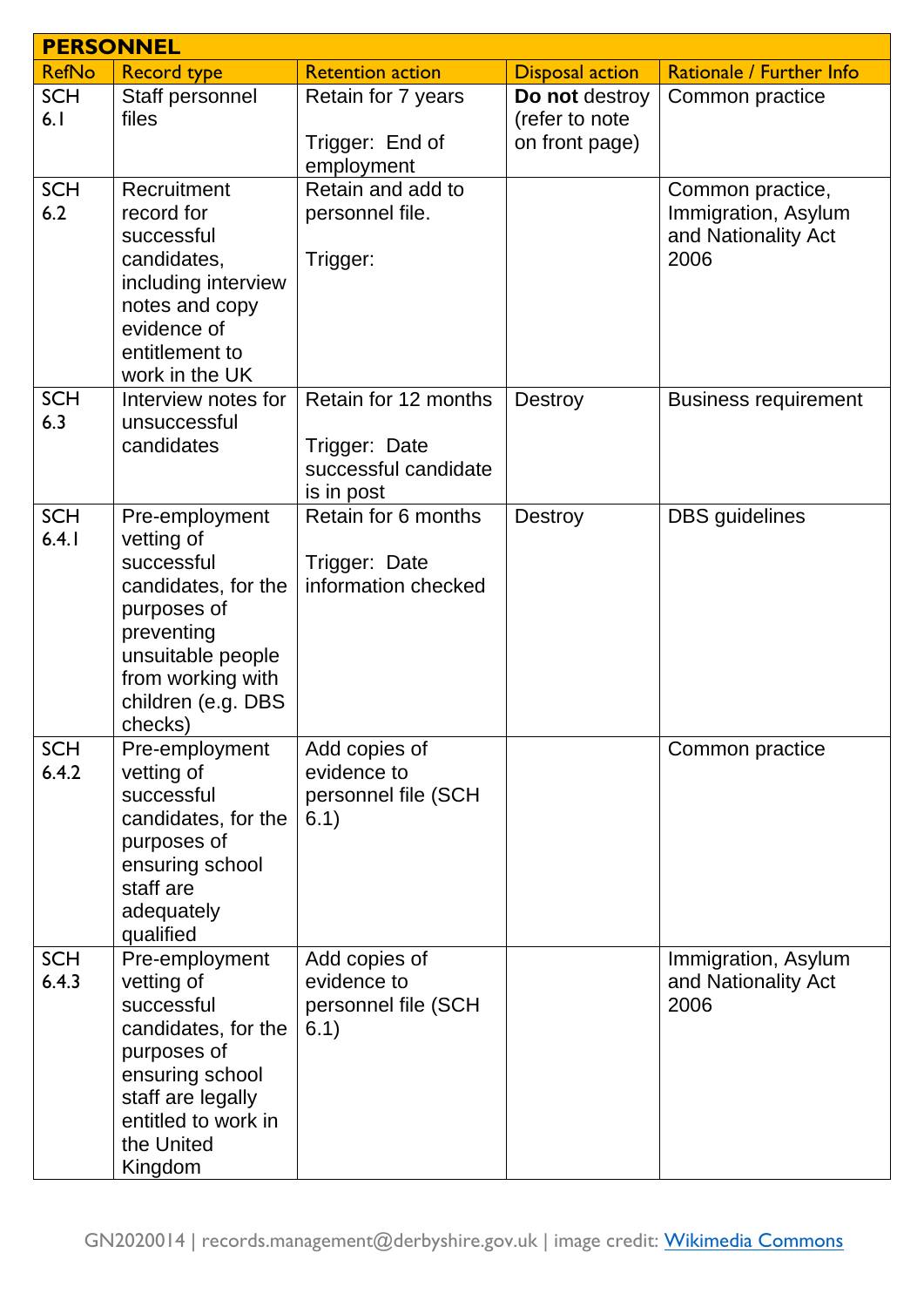| <b>SCH</b>        | Written warnings                               | Retain for 6 months                  | Do not destroy                   | Common practice                              |
|-------------------|------------------------------------------------|--------------------------------------|----------------------------------|----------------------------------------------|
| 6.5               | (level 1)                                      | Trigger: Date of                     | (refer to note<br>on front page) |                                              |
|                   |                                                | warning                              |                                  |                                              |
| <b>SCH</b>        | Written warning                                | Retain for 12 months                 | Do not destroy                   | Common practice                              |
| 6.6               | (level 2)                                      |                                      | (refer to note                   |                                              |
|                   |                                                | Trigger: Date of<br>warning          | on front page)                   |                                              |
| <b>SCH</b><br>6.7 | Final warning                                  | Retain for 18 months                 | Do not destroy<br>(refer to note | Common practice                              |
|                   |                                                | Trigger: Date of<br>warning          | on front page)                   |                                              |
| <b>SCH</b><br>6.8 | Warnings<br>subsequently                       | No retention required                | Do not destroy<br>(refer to note | Common practice                              |
|                   | found to based on<br>an unfounded              | Trigger: Date case<br>found to be    | on front page)                   | For child protection<br>related warnings see |
|                   | case (excluding                                | unfounded                            |                                  | <b>Child Protection section</b>              |
|                   | child protection<br>related warning)           |                                      |                                  | above.                                       |
| <b>SCH</b><br>6.9 | Staff appraisal<br>records                     | Retain for 5 years                   | Do not destroy                   | Common practice                              |
|                   |                                                | Trigger: End of the                  | (refer to note<br>on front page) |                                              |
|                   |                                                | calendar year that                   |                                  |                                              |
|                   |                                                | the record was                       |                                  |                                              |
|                   |                                                |                                      |                                  |                                              |
|                   |                                                | created in                           |                                  |                                              |
| <b>RefNo</b>      | <b>HEALTH AND SAFETY</b><br><b>Record type</b> | <b>Retention action</b>              | <b>Disposal action</b>           | Rationale / Further Info                     |
| <b>SCH</b>        | Accessibility                                  | Retain for 6 years                   | <b>Destroy</b>                   | <b>Disability and Equality</b>               |
| 7. I              | Plans, including                               |                                      |                                  | Act 2010                                     |
|                   | Personal                                       | Trigger: End of the                  |                                  |                                              |
|                   | Emergency<br><b>Evacuation Plan</b>            | calendar year that<br>the record was |                                  |                                              |
|                   | (PEEP <sub>S</sub> )                           | created in                           |                                  |                                              |
| <b>SCH</b><br>7.2 | Accident/incident<br>reporting (adults)        | Retain for 7 years                   | Destroy                          | Common practice                              |
|                   |                                                | Trigger: Date of<br>incident         |                                  |                                              |
| <b>SCH</b><br>7.3 | Accident/incident                              | Retain for 25 years                  | Destroy                          | The Limitation Act 1980                      |
|                   | reporting<br>(children)                        | Trigger: Child's date<br>of birth    |                                  |                                              |
| <b>SCH</b>        | Records of                                     | Retain for 40 years                  | Destroy                          | The Control of                               |
| 7.4               | monitoring areas                               |                                      |                                  | <b>Substances Hazardous</b>                  |
|                   | where                                          | Trigger: Last action                 |                                  | to Health Regulations                        |
|                   | employees/pupils<br>are likely to come         | on file                              |                                  | 2002                                         |
|                   | into contact with<br>asbestos                  |                                      |                                  |                                              |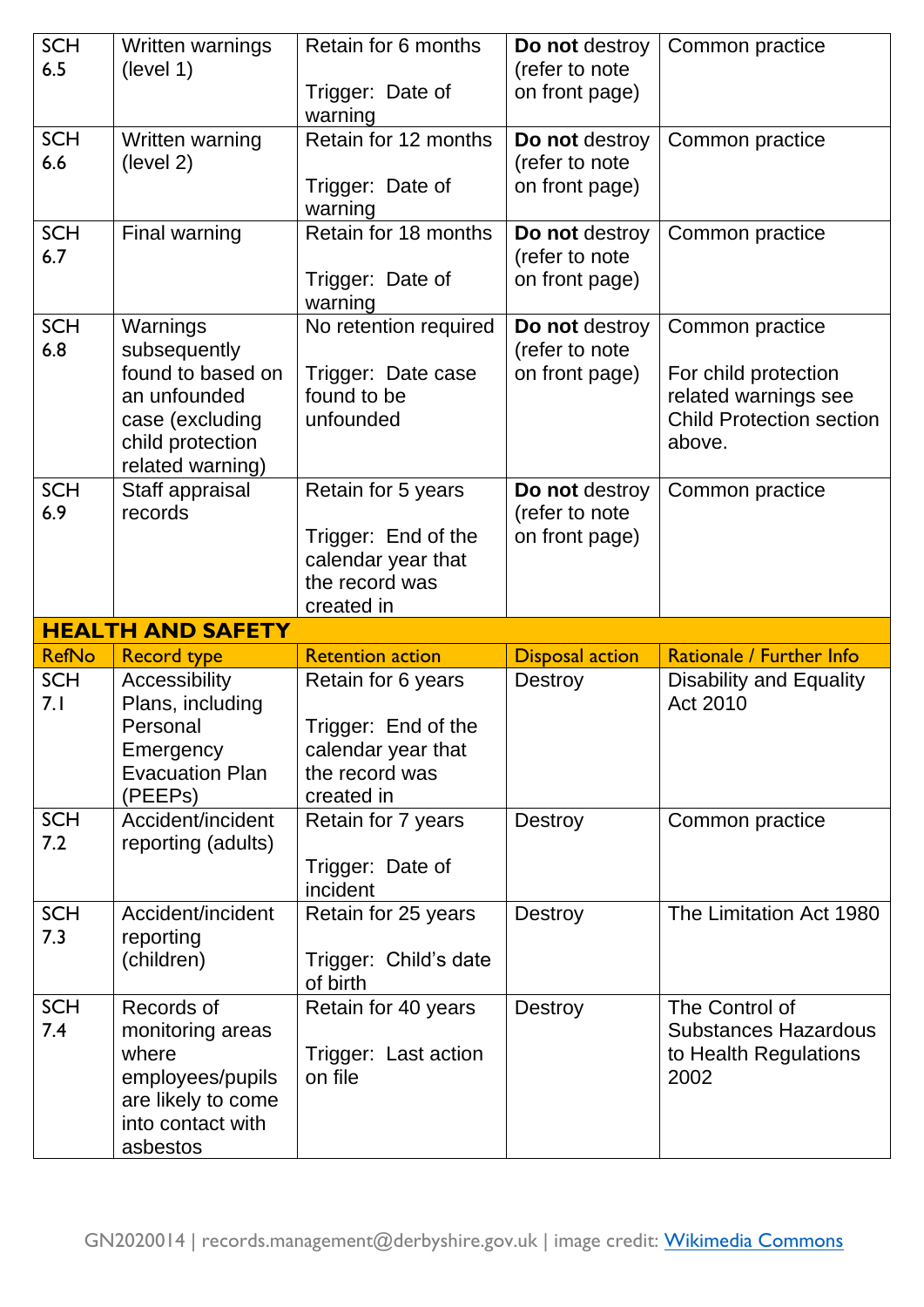| <b>SCH</b><br>7.5                      | Records of<br>monitoring areas<br>where<br>employees/pupils<br>are likely to come<br>into contact with<br>radiation                                                                                                                                                                                     | Retain for 50 years<br>Trigger: Last action<br>on file                                                                                                                           | Destroy                   | The Ionising Radiations<br><b>Regulations 1985</b>                                                                                                                       |
|----------------------------------------|---------------------------------------------------------------------------------------------------------------------------------------------------------------------------------------------------------------------------------------------------------------------------------------------------------|----------------------------------------------------------------------------------------------------------------------------------------------------------------------------------|---------------------------|--------------------------------------------------------------------------------------------------------------------------------------------------------------------------|
| <b>SCH</b><br>7.6                      | Fire log books                                                                                                                                                                                                                                                                                          | Retain for 7 years<br>Trigger: End of                                                                                                                                            | Destroy                   | Common practice                                                                                                                                                          |
| <b>SCH</b><br>7.7<br><b>SCH</b><br>7.8 | Records of the<br>administration of<br>non-prescription<br>medicines and<br>remedies<br>including<br>painkillers, or very<br>commonly<br>prescribed drugs<br>such as antibiotics<br>or asthma inhalers<br>Records of the<br>administration of<br>any other<br>medication,<br>including: peg<br>feeding; | calendar year<br>Retain for 1 year<br>Trigger: End of<br>calendar year<br>Retain for 21 years<br>and 6 months from<br>pupil's date of birth<br>Trigger: Pupil's date<br>of birth | Destroy<br><b>Destroy</b> | <b>Business decision</b><br>Events significantly<br>outside individual<br>treatment plan should<br>be treated as non-<br>routine (see below)<br><b>Business decision</b> |
|                                        | injections;<br>treatments for<br>serious conditions<br>such as diabetes,<br>ADHD or<br>depression;<br>records of<br>reported incidents,<br>or problems<br>arising from<br>administering<br>medication.                                                                                                  |                                                                                                                                                                                  |                           |                                                                                                                                                                          |
|                                        | <b>ADMINISTRATION</b>                                                                                                                                                                                                                                                                                   |                                                                                                                                                                                  |                           |                                                                                                                                                                          |
| <b>RefNo</b>                           | <b>Record type</b>                                                                                                                                                                                                                                                                                      | <b>Retention action</b>                                                                                                                                                          | <b>Disposal action</b>    | Rationale / Further Info                                                                                                                                                 |
| <b>SCH</b><br>8.1                      | Employer's<br><b>Liability Certificate</b>                                                                                                                                                                                                                                                              | Retain for 40 years<br>Trigger: Closure of<br>school                                                                                                                             |                           | Common practice<br>Transfer to DCC on<br>closure of school                                                                                                               |
| <b>SCH</b><br>8.2                      | Inventories of<br>equipment/furnitur<br>$\mathsf{e}$                                                                                                                                                                                                                                                    | Retain for 6 years<br>Trigger: End of<br>calendar year                                                                                                                           | Destroy                   | Common practice                                                                                                                                                          |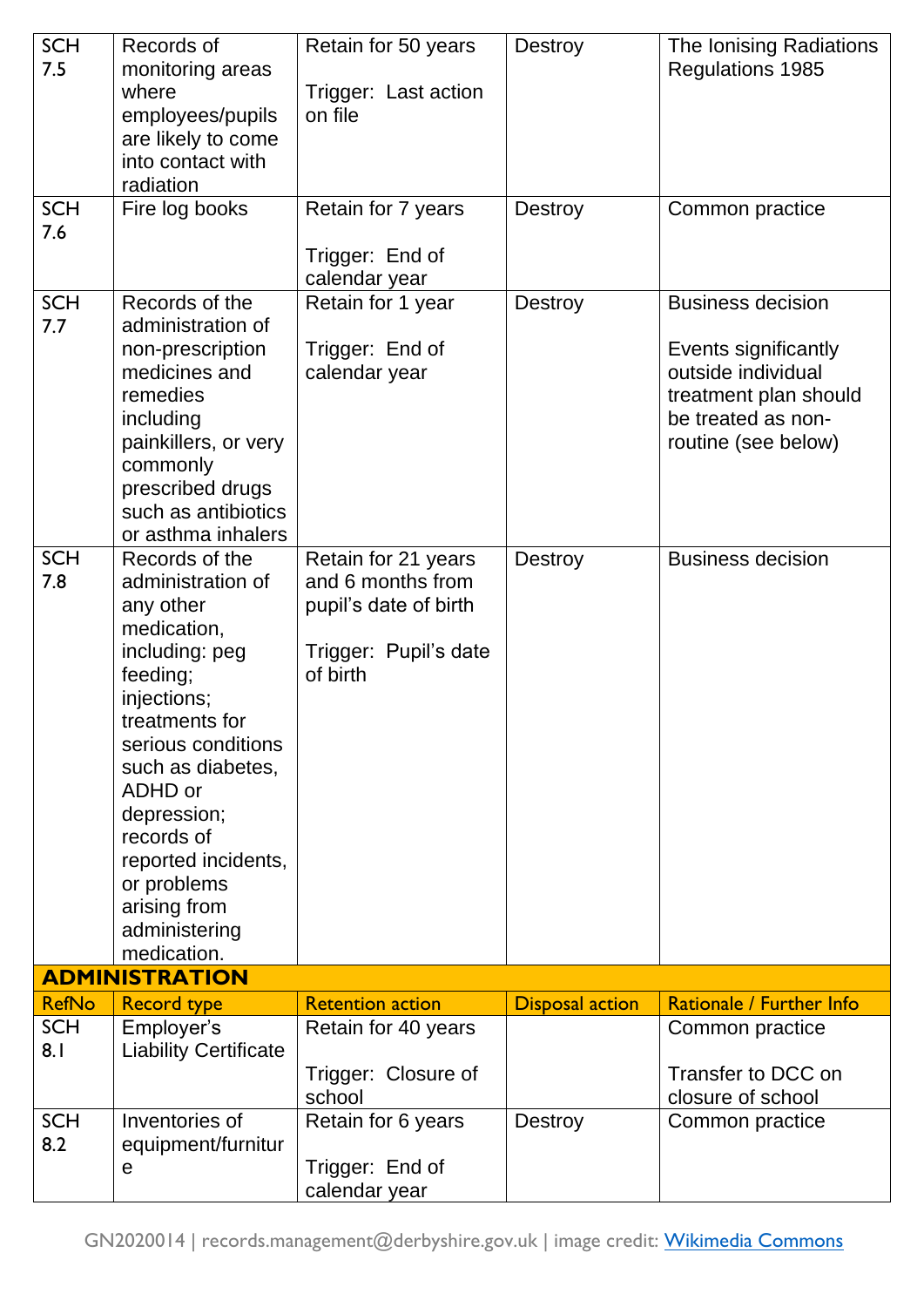| <b>SCH</b><br>8.3  | Circulars to<br>parents/staff/pupil              | Retain for 1 year                                               | Destroy                                        | Common practice                   |
|--------------------|--------------------------------------------------|-----------------------------------------------------------------|------------------------------------------------|-----------------------------------|
|                    | S                                                | Trigger: End of<br>calendar year                                |                                                |                                   |
| <b>SCH</b><br>8.4  | <b>Newsletters</b><br>produced by the<br>school  | Retain for 1 year<br>Trigger: End of<br>calendar year           | Offer to<br>Derbyshire<br><b>Record Office</b> | Common practice                   |
| <b>SCH</b><br>8.5  | <b>Visitor books</b>                             | Retain for 2 years                                              | Destroy                                        | Common practice                   |
|                    |                                                  | Trigger: End of<br>calendar year                                |                                                |                                   |
| <b>FINANCE</b>     |                                                  |                                                                 |                                                |                                   |
| <b>RefNo</b>       | <b>Record type</b>                               | <b>Retention action</b>                                         | <b>Disposal action</b>                         | Rationale / Further Info          |
| <b>SCH</b><br>9.1  | Annual accounts                                  | Retain at school for 6<br>years                                 | Offer to<br>Derbyshire<br><b>Record Office</b> | Common practice                   |
|                    |                                                  | Trigger: End of<br>calendar year                                |                                                |                                   |
| <b>SCH</b><br>9.2  | Invoices, receipts,<br>and other financial       | Retain for 6 years                                              | Destroy                                        | Standard financial<br>regulations |
|                    | records covered<br>by financial<br>regulations   | Trigger: End of<br>calendar year                                |                                                |                                   |
| <b>SCH</b><br>9.3  | Annual budget<br>and supporting<br>papers        | Retain for 6 years<br>Trigger: End of                           | Destroy                                        | Common practice                   |
|                    |                                                  | calendar year                                                   |                                                |                                   |
| <b>SCH</b><br>9.4  | Ordinary contracts                               | Retain for 6 years                                              | Destroy                                        | The Limitation Act 1980           |
|                    |                                                  | Trigger: End of<br>contract                                     |                                                |                                   |
| <b>SCH</b><br>9.5  | Contracts under<br>seal                          | Retain for 12 years                                             | Destroy                                        | The Limitation Act 1980           |
|                    |                                                  | Trigger: End of<br>contract                                     |                                                |                                   |
| <b>PROPERTY</b>    |                                                  |                                                                 |                                                |                                   |
| <b>RefNo</b>       | <b>Record type</b>                               | <b>Retention action</b>                                         | <b>Disposal action</b>                         | Rationale / Further Info          |
| <b>SCH</b><br>10.1 | <b>Building plans</b>                            | <b>Retain whilst</b><br>operational                             | Offer to<br>Derbyshire<br><b>Record Office</b> | Common practice                   |
|                    |                                                  | Trigger: End of<br>operational use                              |                                                |                                   |
| <b>SCH</b><br>10.2 | Burglary, theft and<br>vandalism report<br>forms | Retain for 6 years<br>Trigger: End of the<br>calendar year that | Destroy                                        | Common practice                   |
|                    |                                                  | the record was<br>created in                                    |                                                |                                   |